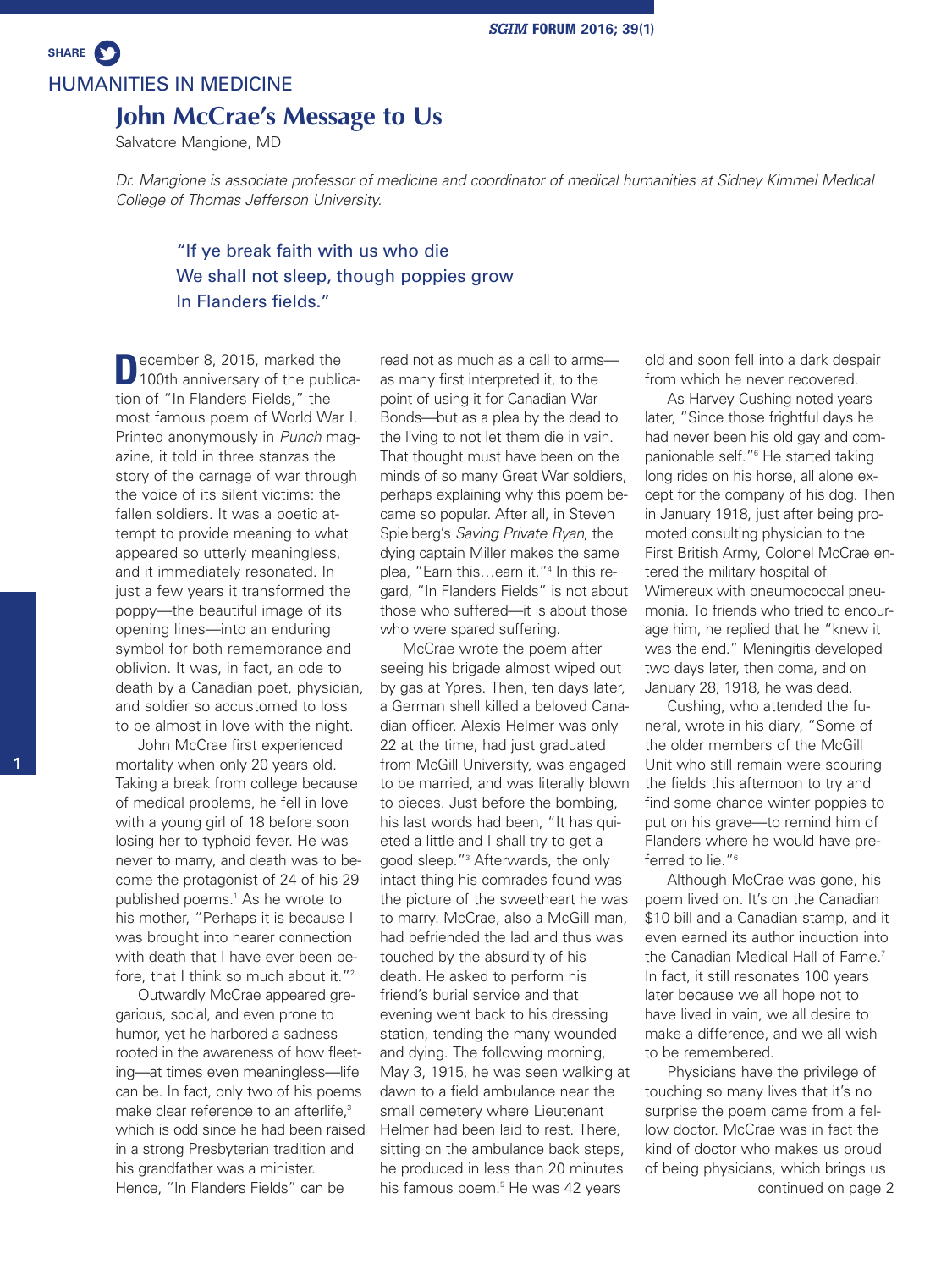

### HUMANITIES IN MEDICINE

continued from page 1

to why "In Flanders Fields" still matters to medicine—especially a medicine that wants to be humanistic.

Before 1910, medical education was inspired by the Franco-British model, wherein medicine was a spinoff of the humanities and solid humanistic schooling was considered essential for all students. McCrae's education was indeed rooted in the liberal arts, and as a draftsman, poet, storyteller, member of the Shakespeare and Pen & Pencil clubs, singer in the choir, and traveler extraordinaire, he was exactly the kind of multifaceted physician the profession once produced in droves: passionately curious of everything human. Then the 1910 Flexner Report moved the curriculum to a German model, with an emphasis on the lab, the white coat, and the supremacy of science. As a result, doctors like McCrae have become increasingly rare. Medicine now holds the record for the profession with the highest suicide rate, <sup>8</sup> a close to 50% burnout rate, <sup>9</sup> dwindling empathy, <sup>10</sup> and a disturbing tendency for physicians to quit. <sup>11</sup> What went so wrong in 100 years of medical triumphs? What did we lose along the way? Can McCrae teach us how to best extract meaning from pain, protect ourselves in the process, and comfort and relieve others even when we cannot fully cure them? If so, what were the traits that made him such a wonderful healer?

The first was undoubtedly competence. Trained by Osler in Baltimore and later at McGill, McCrae was the most "talented" Canadian doctor of his generation. <sup>12</sup> His appointment as consulting physician to

the British Army—the first Canadian to ever receive that honor—is a tribute to his outstanding capacities.

He was also compassionate and kind. As a friend later put it, "…through all his life…dogs and children followed him as shadows follow men. To walk in the streets with him was a slow procession. Every dog and every child one met must be spoken to, and each made answer."3

Lastly, he was an educated man. Hence, the third ingredient of that unique mix called "a well-rounded healer" was—and still should be culture. Curiously, culture is not as strongly emphasized today as compassion and competence, and yet it is the one ingredient whose presence was considered fundamental until the Flexner Report of 1910. Writing in 1902 about the "four great features of [our] guild,"13 Osler pointed out how medicine had to be the profession of a "cultivated gentleman." And even Flexner included in his 346-page report an often-forgotten passage where he mentions the "varied and enlarging cultural experience" that he considered so important to the education of physicians:

*"…the practitioner deals with facts of two categories. Chemistry, physics, biology enable him to apprehend one set; yet, he needs a different apperceptive and appreciative apparatus to deal with other, more subtle elements. Specific preparation is in this direction much more difficult; one must rely for the requisite insight and sympathy on a varied and enlarging cultural experience. Such*

*enlargement of the physician's horizon is otherwise important, for scientific progress has greatly modified his ethical responsibility…. It goes without saying that this type of doctor is first of all an educated man."14*

Yet somehow being "cultivated" is no longer a tenet of the profession. Medical schools have become technical schools. The humanistic aspects haven't been fully shed—we are still caring for human beings—but are now secondary in both undergraduate and postgraduate curricula. 15,16

Hence, John McCrae reminds us of what has been lost (and forgotten) in the well-justified rush to implement Flexner's recommendations. He reminds us that being physicians ought to be something larger than being mere technicians. If this premise is accepted, then the next step is to recognize those personal traits that made people like him possible so that we can start recruiting for them and then nurturing them during training. If this premise is instead rejected, McCrae may still serve as an inspiring reminder to the younger generation of the kind of men and women that medicine was able to produce—and hopefully will produce again. After all, without the past there is no future.

#### **References**

- 1. Neilson S. John McCrae on death. Can Med Assoc J 2009; 181(10):717-9.
- 2. Graves D. A crown of life: the world of John McCrae. St. Catharines, Ontario: Vanwell continued on page 3

**2**